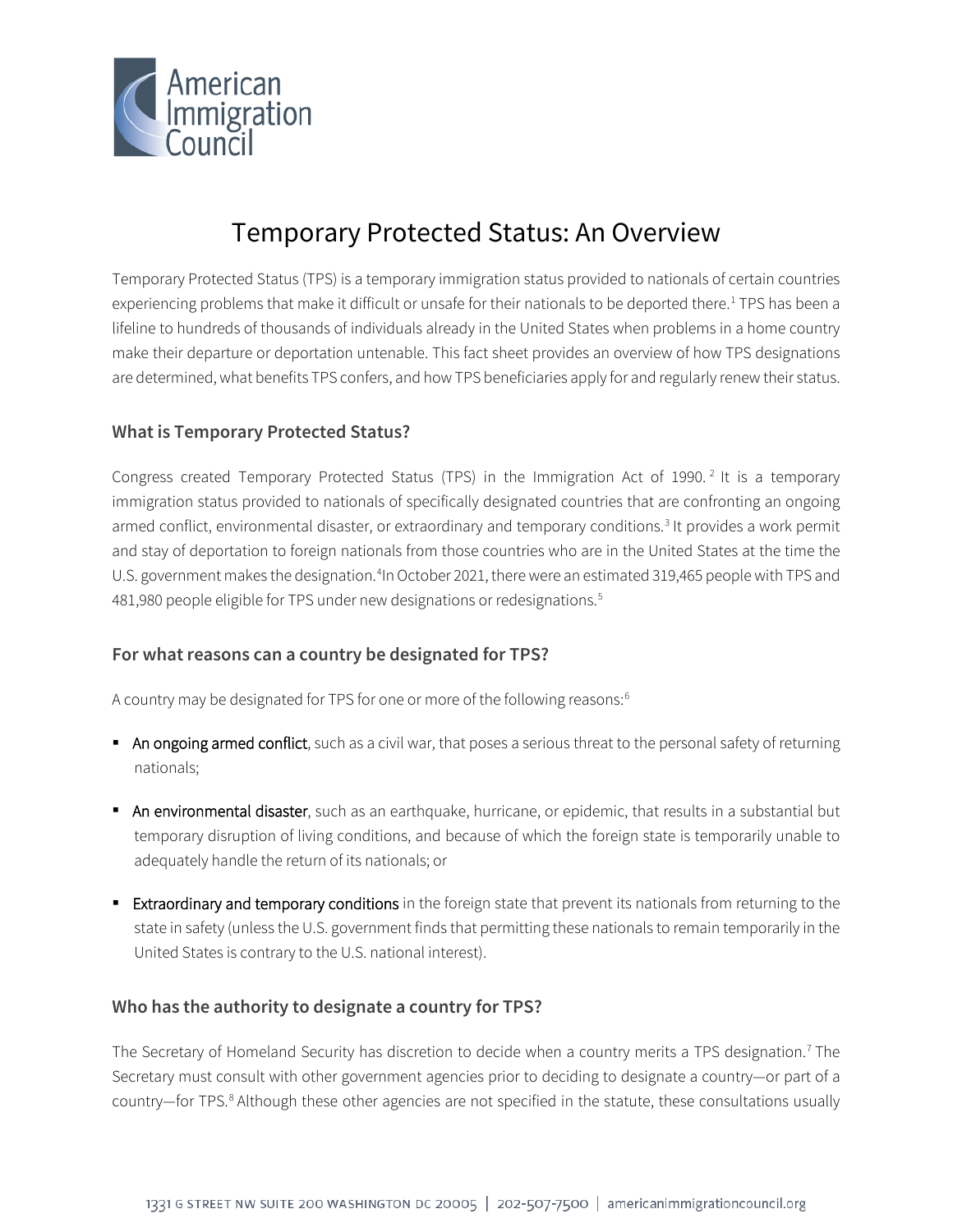involve the Department of State, the National Security Council, and occasionally the Department of Justice (DOJ). The Secretary's decision as to whether or not to designate a country for TPS is not subject to judicial review, according to immigration law.

# **How long are TPS designations?**

A TPS designation can be made for 6, 12, or 18 months at a time.<sup>[9](#page-6-8)</sup> At least 60 days prior to the expiration of TPS, the Secretary must decide whether to extend or terminate a designation based on the conditions in the foreign country. [10](#page-6-9) Decisions to begin, extend, or terminate a TPS designation must be published in the Federal Register.<sup>[11](#page-6-10)</sup> If an extension or termination decision is not published at least 60 days in advance of expiration, the designation is automatically extended for six months.<sup>[12](#page-6-11)</sup> The law does not define the term "temporary" or otherwise limit the amount of time for which a country can have a TPS designation.

# **Who is eligible for TPS?**

In order to qualify for TPS, an individual must: $13$ 

- Be a national of the foreign country with a TPS designation (or if stateless, have last habitually resided in a country with a TPS designation);
- Be continuously physically present in the United States since the effective date of designation;
- Have continuously resided in the United States since a date specified by the Secretary of Homeland Security; and
- Not be inadmissible to the United States or be barred from asylum for certain criminal or national securityrelated reasons, such as individuals who have been convicted of any felony or two or more misdemeanors.

Nationals of a designated country do not automatically receive TPS, but instead must register during a specific registration period and pay significant fees. In addition, an individual's immigration status at the time of application for TPS has no effect on one's eligibility, nor does the previous issuance of an order of removal.

#### **What does TPS authorize a noncitizen to do?**

An individual who is eligible for TPS must register by submitting an application to U.S. Citizenship and Immigration Services (USCIS), an agency of the Department of Homeland Security (DHS).<sup>[14](#page-6-13)</sup> If a person demonstrates eligibility and USCIS grants TPS, that person receives a temporary stay of deportation and temporary authorization to work in the United States.<sup>[15](#page-6-14)</sup> TPS beneficiaries are also eligible for advance parole, which provides permission to travel abroad and return to the United States, but they must apply for it separately.<sup>[16](#page-6-15)</sup> Beneficiaries are not eligible for any public assistance by virtue of their TPS status.<sup>[17](#page-6-16)</sup>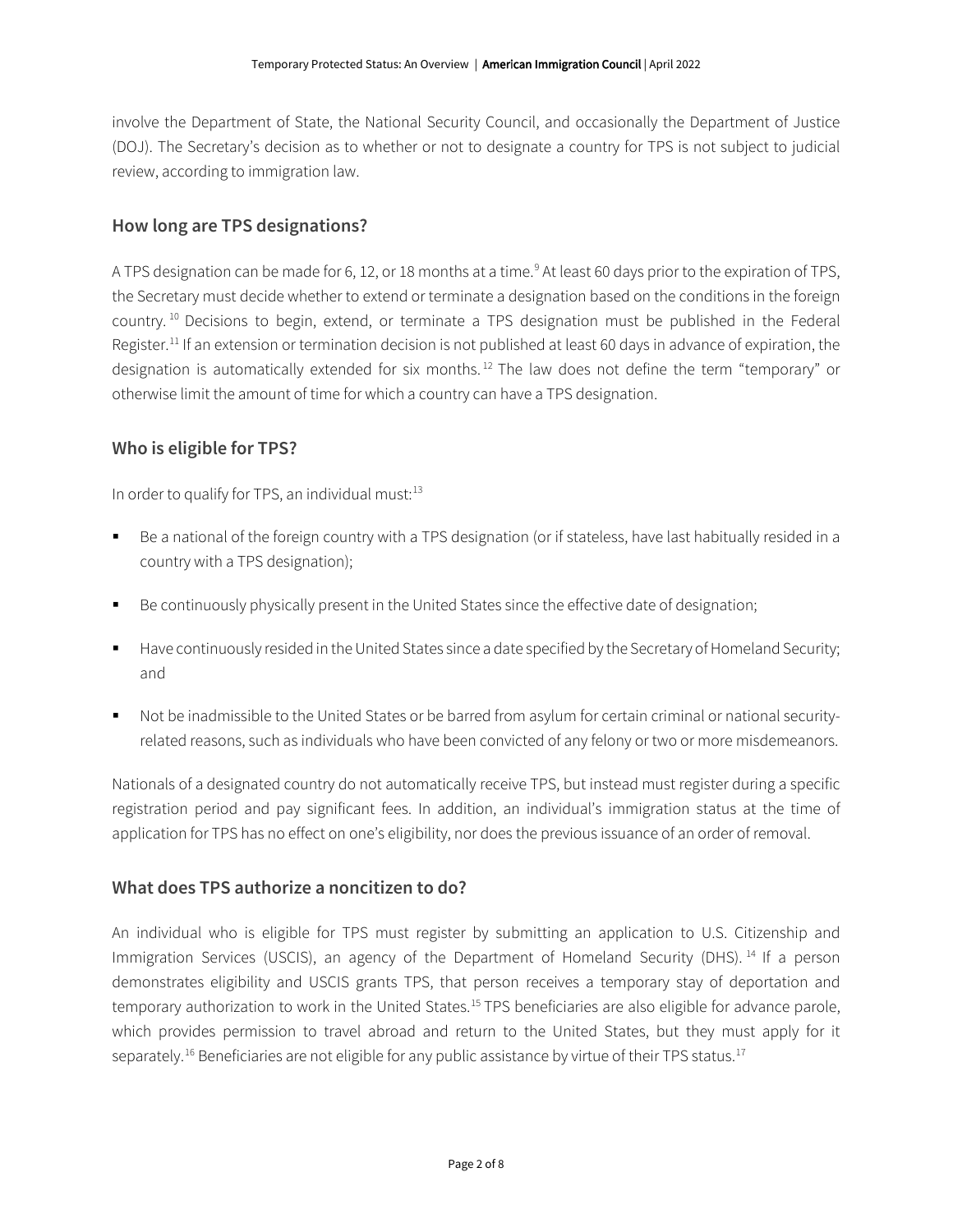# Which countries have TPS?

As of April 2022, the following 15 countries were designated for TPS and the designation had not expired:<sup>[18](#page-6-17)</sup>

- **Burma** (Valid through November 25, 2022)<sup>[19](#page-6-18)</sup>
- **El Salvador** (Extended until December 31, [20](#page-6-19)22)<sup>20</sup>
- $\blacksquare$  Haiti (Extended until February 3, 2023)<sup>[21](#page-6-20)</sup>
- Honduras (Extended until December 31, 20[22](#page-6-21))<sup>22</sup>
- **Nepal** (Extended until December 31, 2022)<sup>[23](#page-6-22)</sup>
- $\blacksquare$  Nicaragua (Extended until December 31, 2022)<sup>[24](#page-6-23)</sup>
- Somalia (Extended until March 17, 2023)<sup>[25](#page-6-24)</sup>
- **South Sudan** (Extended until November 3, 2023)<sup>[26](#page-6-25)</sup>
- **Sudan** (Extended until October 19, 2023)<sup>[27](#page-6-26)</sup>
- Syria (Extended until September 30, 2022)<sup>[28](#page-6-27)</sup>
- Ukraine (Valid through October 19, 2023)<sup>[29](#page-7-0)</sup>
- **Venezuela** (Valid through September 9, 2022)<sup>[30](#page-7-1)</sup>
- **Yemen** (Extended until March 3, 2023)<sup>[31](#page-7-2)</sup>

On April 15, 2022, DHS Secretary Alejandro Mayorkas announced that Cameroon would be designated for TPS.<sup>[32](#page-7-3)</sup> As of publication, the formal designation for Cameroon has yet to be published in the Federal Register.

On March 16, 2022, DHS Secretary Alejandro Mayorkas announced that Afghanistan would be designated for TPS.[33](#page-7-4) As of publication, the formal designation for Afghanistan has yet to be published in the Federal Register.

# **Which countries have had TPS in the past?**

Since TPS was created, the following countries or parts of countries have had TPS designations that are now terminated:

- Angola (Expired March 29, 2003) $34$
- Bosnia-Herzegovina (Expired February 10, 2001)<sup>[35](#page-7-6)</sup>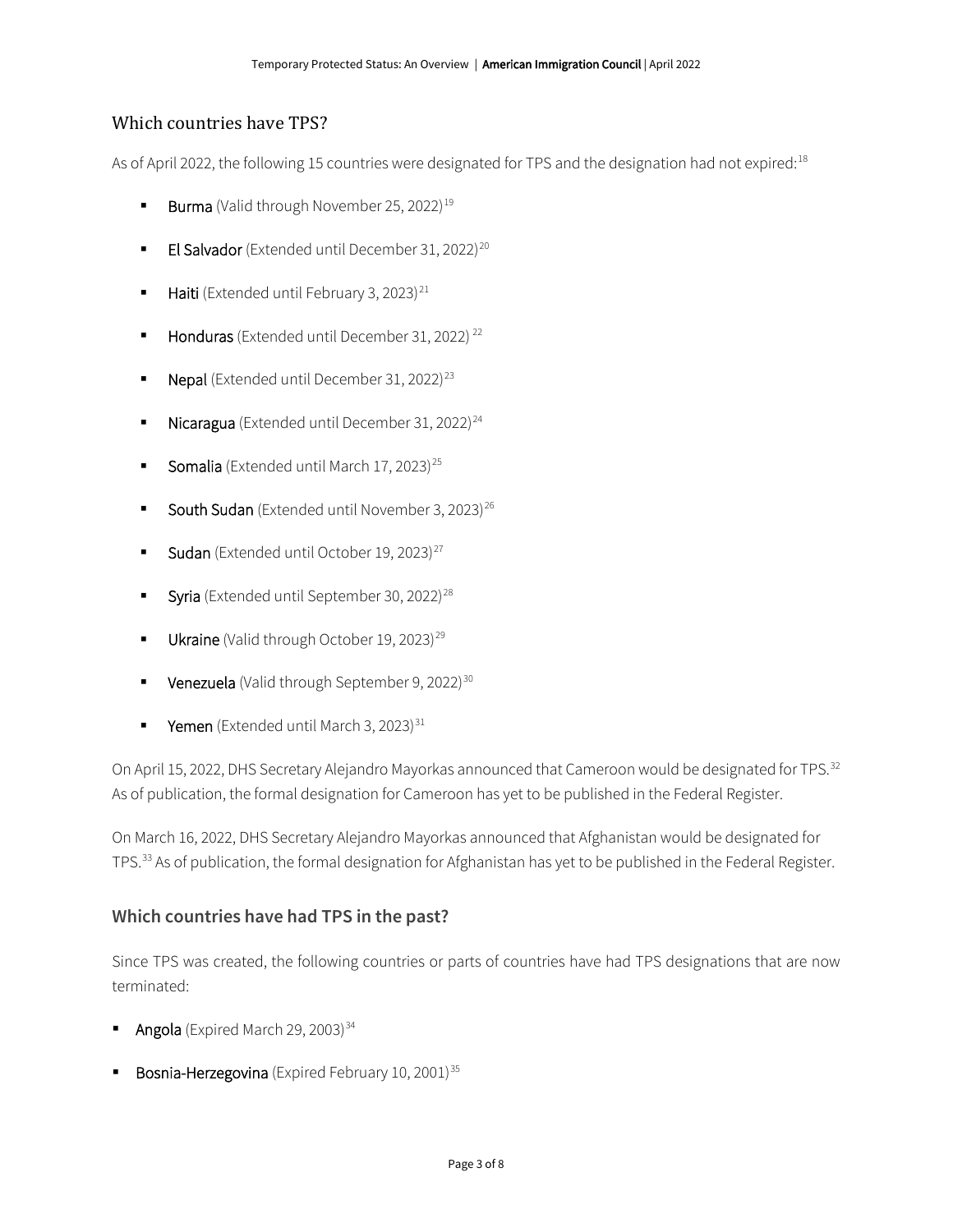- Burundi (Expired May 2, 2009) $36$
- Guinea (Expired May 21, 2017) $37$
- Guinea-Bissau (Expired September 10, 2000)<sup>[38](#page-7-9)</sup>
- Province of Kosovo (Expired December 8, 2000)<sup>[39](#page-7-10)</sup>
- Kuwait (Expired March 27, 1992) $40$
- Lebanon (Expired April 9, 1993)<sup>[41](#page-7-12)</sup>
- Liberia (Expired May 21, 2017) $42$
- Montserrat (Expired August 27, 2004)<sup>[43](#page-7-14)</sup>
- Rwanda (Expired December 6, 1997)<sup>[44](#page-7-15)</sup>
- Sierra Leone (Expired May 21, 2017)<sup>[45](#page-7-16)</sup>

#### **Does TPS create a path to permanent residence or citizenship?**

TPS does not provide beneficiaries with a separate path to lawful permanent residence (a green card) or citizenship.[46](#page-7-17) However, a TPS recipient who otherwise is eligible for permanent residence may apply for that status.<sup>[47](#page-7-18)</sup>

Generally, a person who entered the United States without inspection is not eligible to apply for permanent residence. Six federal appellate circuits previously ruled on this issue.<sup>[48](#page-7-19)</sup> Three federal appellate circuits (the Sixth, Eighth, and Ninth Circuits) ruled that a person with valid TPS status could adjust status to lawful permanent residence if otherwise eligible through a family-based or employment-based petition, even if he or she entered the United States without inspection. Three other federal appellate courts (the Third, Fifth, and Eleventh Circuits) ruled that a TPS recipient who entered without inspection is not eligible to adjust to permanent residence.

In June 2021, the Supreme Court subsequently ruled that a TPS recipient who entered the United States without inspection is not eligible to adjust to permanent residence from within the United States, overturning the prior decisions by the Sixth, Eighth, and Ninth Circuits.<sup>[49](#page-7-20)</sup> In order to gain permanent resident status, a TPS recipient who initially entered the United States without inspection must depart the country to have a visa processed at a consular post. For many TPS holders, a departure to have a visa interview would trigger bars to re-entry for up to 10 years.

Alternatively, some TPS recipients may be eligible to adjust status if they were granted advance permission from USCIS (referred to as advance parole), traveled abroad, and were paroled back into the United States.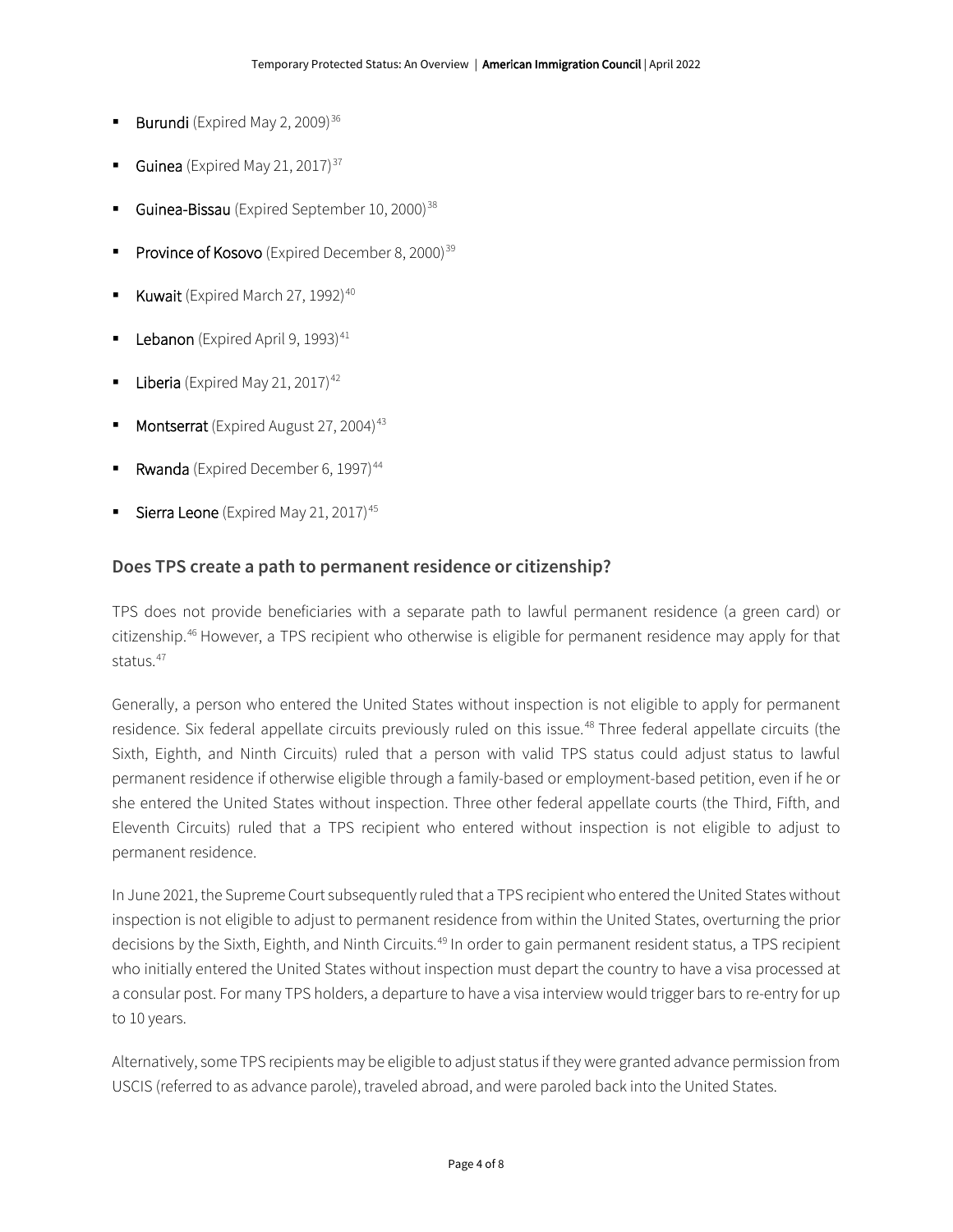# **What happens to a TPS beneficiary when a TPS designation ends?**

TPS beneficiaries return to the immigration status that the person held prior to receiving TPS, unless that status has expired or the person has successfully acquired a new immigration status.<sup>[50](#page-7-21)</sup> TPS beneficiaries who entered the United States without inspection and who are not eligible for other immigration benefits, for example, would return to being undocumented at the end of a TPS designation and become subject to removal.

# **How are "Deferred Enforced Departure" and "Extended Voluntary Departure" related to TPS?**

Deferred Enforced Departure (DED) is very similar to TPS but derives from the President's foreign policy authority rather than from a specific law.<sup>[51](#page-7-22)</sup> As of August 2021, the only countries designated for DED were Liberia, effective until June 30, 2022,<sup>[52](#page-7-0)</sup> and Venezuela, effective until July 20, 2022,<sup>[53](#page-7-1)</sup> as well as certain residents of Hong Kong, effective until February 5, 2023. [54](#page-7-23)

- There are no explicit criteria for making DED decisions or for determining who would be eligible for DED once a designation is determined.
- Just like TPS holders, DED beneficiaries receive a work permit and stay of deportation; however, they are not permitted to travel abroad.<sup>[55](#page-7-24)</sup>

While employment authorization for Liberians under DED will expire on June 30, 2022, Liberians covered by DED may be eligible for permanent resident status under Section 7611 of the National Defense Authorization Act for Fiscal Year 2020,<sup>[56](#page-7-25)</sup> Liberian Refugee Immigration Fairness (LRIF).<sup>[57](#page-7-26)</sup> Under the LRIF as enacted on December 20, 2019, certain Liberian nationals were given a one-year window to pursue permanent residency in the U.S.<sup>[58](#page-7-27)</sup> This window was subsequently extended for an additional year, through December 20, 2021.<sup>[59](#page-7-28)</sup>

Extended Voluntary Departure (EVD) was the predecessor to TPS prior to the Immigration Act of 1990. It was a discretionary authority used by the Attorney General (at a time when the Immigration and Naturalization Service was housed in DOJ) to give nationals of certain countries experiencing turbulent country conditions temporary permission to remain in the United States. Congress eliminated EVD with the creation of TPS.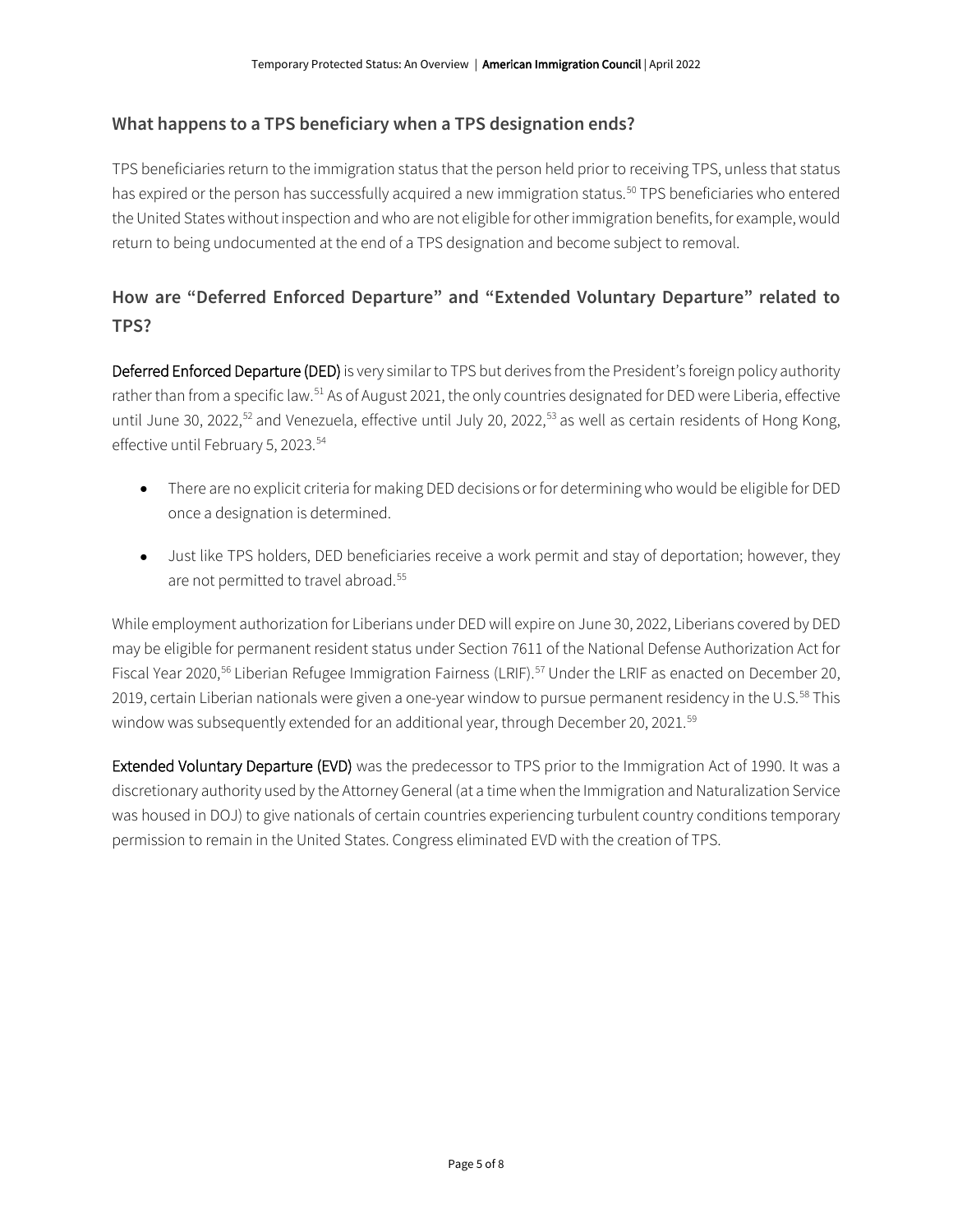#### **Endnotes**

- 1. 8 U.S.C. § 1254a.
- 2. Immigration Act of 1990, Pub. L. 101-649, 104 Stat. 4978 (1990).
- 3. Ibid.
- 4. Ibid.
- 5. Silva Mathema and Joel Martinez, Temporary Protected Status Is Critical To Tackling the Root Causes of Migration in the Americas (Washington, DC: Center for American Progress, October 28, 2021), Table 1[, https://www.americanprogress.org/article/temporary](https://www.americanprogress.org/article/temporary-protected-status-critical-tackling-root-causes-migration-americas/)[protected-status-critical-tackling-root-causes-migration-americas/](https://www.americanprogress.org/article/temporary-protected-status-critical-tackling-root-causes-migration-americas/)
- 6. 8 U.S.C. § 1254a(b). Note that TPS designations based on an environmental disaster also require the foreign state to officially request designation. This request is not required for TPS designations for other reasons.
- 7. 8 U.S.C. § 1254a.
- 8. Ibid.
- 9. 8 U.S.C. § 1254a(b). Occasionally, the Secretary will re-designate a country for TPS, which is different from an extension in that it updates the physical presence requirement to allow those foreign nationals who have arrived in the United States since the previous designation to apply for TPS.
- 10. Ibid.
- 11. 8 C.F.R. § 244.19.
- 12. Ibid.
- 13. 8 C.F.R. § 244.
- 14. Ibid. § 244.7.
- 15. 8 U.S.C. § 1254a(a).
- 16. 8 C.F.R. § 244.15.
- 17. 8 U.S.C. § 1254a(f).
- 18. U.S. Citizenship and Immigration Services (USCIS), "Countries Currently Designated for TPS," last updated April 19, 2022, [https://www.uscis.gov/humanitarian/temporary-protected-status.](https://www.uscis.gov/humanitarian/temporary-protected-status)
- 19. Designation of Burma (Myanmar) for Temporary Protected Status, 86 Fed. Reg. 28132 (May 25, 2021), [https://www.federalregister.gov/documents/2021/05/25/2021-11075/designation-of-burma-myanmar-for-temporary-protected-status.](https://www.federalregister.gov/documents/2021/05/25/2021-11075/designation-of-burma-myanmar-for-temporary-protected-status)
- 20. Notice of Continuation of Temporary Protected Status and related documentation for Certain TPS beneficiaries, 86 Fed. Reg. 50725 (Sep. 10, 2021), [https://www.federalregister.gov/documents/2021/09/10/2021-19617/continuation-of-documentation-for-beneficiaries-of](https://www.federalregister.gov/documents/2021/09/10/2021-19617/continuation-of-documentation-for-beneficiaries-of-temporary-protected-status-designations-for-el)[temporary-protected-status-designations-for-el.](https://www.federalregister.gov/documents/2021/09/10/2021-19617/continuation-of-documentation-for-beneficiaries-of-temporary-protected-status-designations-for-el)
- 21. Ibid.
- 22. Ibid.
- 23. Ibid.
- 24. Ibid.
- 25. Extension and Redesignation of Somalia for Temporary Protected Status, 86 Fed Reg. 38744 (July 22, 2021), [https://www.federalregister.gov/documents/2021/07/22/2021-15595/extension-and-redesignation-of-somalia-for-temporary-protected](https://www.federalregister.gov/documents/2021/07/22/2021-15595/extension-and-redesignation-of-somalia-for-temporary-protected-status)[status.](https://www.federalregister.gov/documents/2021/07/22/2021-15595/extension-and-redesignation-of-somalia-for-temporary-protected-status)
- 26. Extension and Redesignation of South Sudan for Temporary Protected Status, 87 Fed. Reg. 12190 (March 3, 2022), [https://www.federalregister.gov/documents/2022/03/03/2022-04573/extension-and-redesignation-of-south-sudan-for-temporary](https://www.federalregister.gov/documents/2022/03/03/2022-04573/extension-and-redesignation-of-south-sudan-for-temporary-protected-status)[protected-status.](https://www.federalregister.gov/documents/2022/03/03/2022-04573/extension-and-redesignation-of-south-sudan-for-temporary-protected-status)
- 27. Designation of Sudan for Temporary Protected Status, 87 Fed. Reg. 23202 (Apr. 19, 2022), [https://www.federalregister.gov/documents/2022/04/19/2022-08363/designation-of-sudan-for-temporary-protected-status.](https://www.federalregister.gov/documents/2022/04/19/2022-08363/designation-of-sudan-for-temporary-protected-status)
- 28. Extension of the Designation of Syria for Temporary Protected Status, 86 Fed. Reg. 14946 (Mar. 19, 2021) [https://www.federalregister.gov/documents/2021/03/19/2021-05715/extension-and-redesignation-of-syria-for-temporary-protected-status.](https://www.federalregister.gov/documents/2021/03/19/2021-05715/extension-and-redesignation-of-syria-for-temporary-protected-status)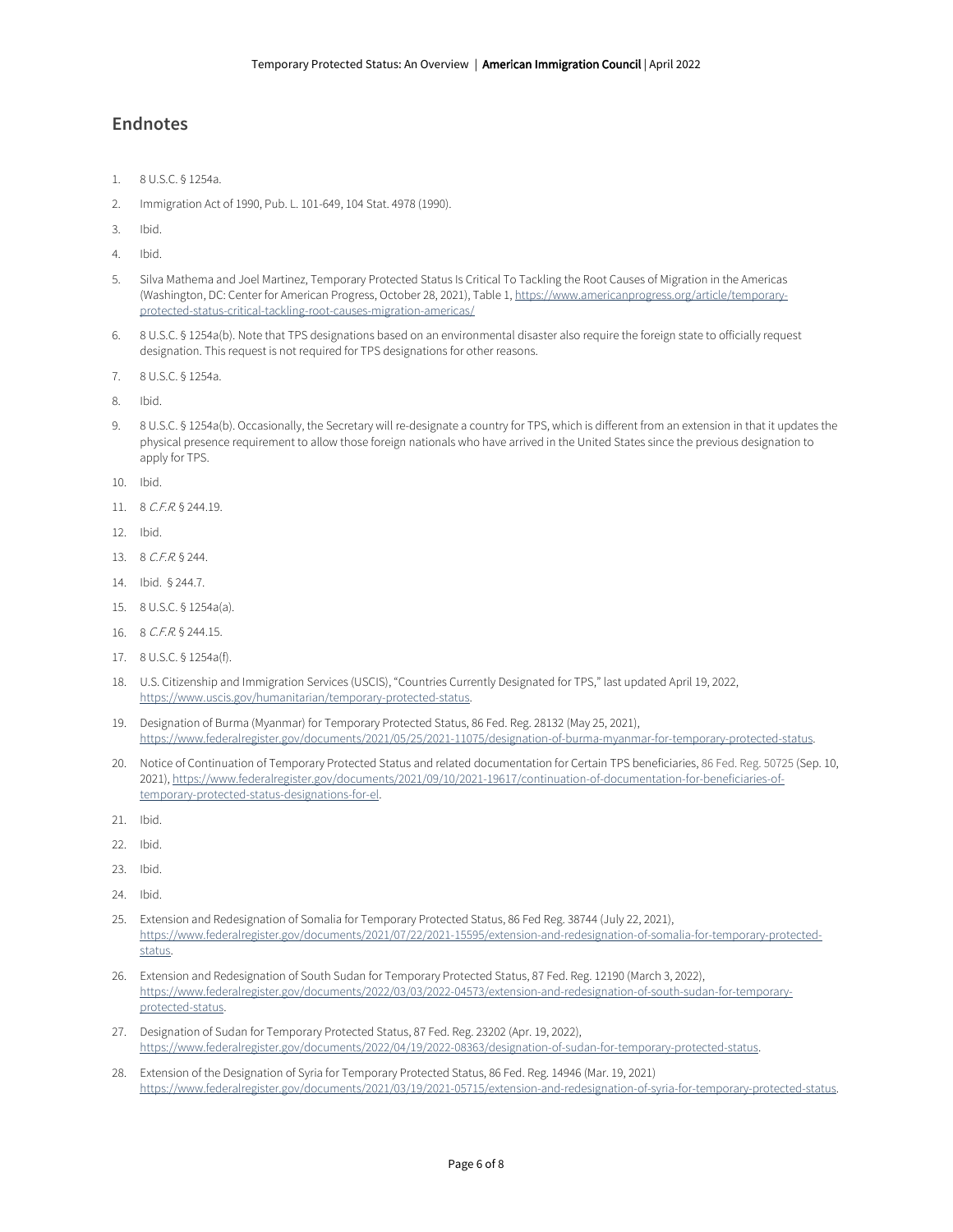- 29. Designation of Ukraine for Temporary Protected Status, 87 Fed. Reg. 23211 (Apr. 19, 2022) [https://www.federalregister.gov/documents/2022/04/19/2022-08390/designation-of-ukraine-for-temporary-protected-status.](https://www.federalregister.gov/documents/2022/04/19/2022-08390/designation-of-ukraine-for-temporary-protected-status)
- <span id="page-6-1"></span><span id="page-6-0"></span>30. Designation of Venezuela for Temporary Protected Status and Implementation of Employment Authorization for Venezuelans Covered by Deferred Enforced Departure, 86 Fed. Reg. 13574 (Mar. 9, 2021)[, https://www.federalregister.gov/documents/2021/03/09/2021-](https://www.federalregister.gov/documents/2021/03/09/2021-04951/designation-of-venezuela-for-temporary-protected-status-and-implementation-of-employment) [04951/designation-of-venezuela-for-temporary-protected-status-and-implementation-of-employment.](https://www.federalregister.gov/documents/2021/03/09/2021-04951/designation-of-venezuela-for-temporary-protected-status-and-implementation-of-employment)
- <span id="page-6-3"></span><span id="page-6-2"></span>31. Extension and Redesignation of Yemen for Temporary Protected Status, 86 Fed. Reg. 36295 (July 9, 2021), [https://www.federalregister.gov/documents/2021/07/09/2021-14670/extension-and-redesignation-of-yemen-for-temporary-protected](https://www.federalregister.gov/documents/2021/07/09/2021-14670/extension-and-redesignation-of-yemen-for-temporary-protected-status)[status.](https://www.federalregister.gov/documents/2021/07/09/2021-14670/extension-and-redesignation-of-yemen-for-temporary-protected-status)
- <span id="page-6-4"></span>32. U.S. Department of Homeland Security, "Secretary Mayorkas Designates Cameroon for Temporary Protected Status for 18 Months," April 15, 2022[, https://www.dhs.gov/news/2022/04/15/secretary-mayorkas-designates-cameroon-temporary-protected-status-18-months.](https://www.dhs.gov/news/2022/04/15/secretary-mayorkas-designates-cameroon-temporary-protected-status-18-months)
- <span id="page-6-5"></span>33. U.S. Department of Homeland Security, "Secretary Mayorkas Designates Afghanistan for Temporary Protected Status," March 16, 2022, [https://www.uscis.gov/newsroom/news-releases/secretary-mayorkas-designates-afghanistan-for-temporary-protected-status.](https://www.uscis.gov/newsroom/news-releases/secretary-mayorkas-designates-afghanistan-for-temporary-protected-status)
- <span id="page-6-7"></span><span id="page-6-6"></span>34. Termination of the Designation of Angola for Temporary Protected Status, 68 Fed. Reg. 3896 (Jan. 27, 2003), [https://www.federalregister.gov/d/03-1994.](https://www.federalregister.gov/d/03-1994)
- <span id="page-6-8"></span>35. Termination of the Designation of Bosnia-Herzegovina for Temporary Protected Status, 65 Fed. Reg. 52789 (Aug. 30, 2000), [https://www.federalregister.gov/d/00-22138.](https://www.federalregister.gov/d/00-22138)
- <span id="page-6-9"></span>36. Termination of the Designation of Burundi for Temporary Protected Status; Automatic Extension of Employment Authorization Documentation for Burundi TPS Beneficiaries, 72 Fed. Reg. 61172 (Oct. 29, 2007)[, https://www.federalregister.gov/d/E7-21128.](https://www.federalregister.gov/d/E7-21128)
- <span id="page-6-10"></span>37. Six-Month Extension of Temporary Protected Status Benefits for Orderly Transition Before Termination of Guinea's Designation for Temporary Protected Status, 81 Fed. Reg. 66064 (Sep. 26, 2016)[, https://www.federalregister.gov/d/2016-23244.](https://www.federalregister.gov/d/2016-23244)
- <span id="page-6-12"></span><span id="page-6-11"></span>38. Six-Month Extension and Termination of Designation of Guinea-Bissau under the Temporary Protected Status Program, 65 Fed. Reg. 15016 (Mar. 20, 2000)[, https://www.govinfo.gov/content/pkg/FR-2000-03-20/pdf/00-6750.pdf.](https://www.govinfo.gov/content/pkg/FR-2000-03-20/pdf/00-6750.pdf)
- <span id="page-6-14"></span><span id="page-6-13"></span>39. Termination of the Province of Kosovo in the Republic of Serbia in the State of the Federal Republic of Yugoslavia (Serbia-Montenegro) Under the Temporary Protected Status Program, 65 Fed. Reg. 33356 (May 23, 2000)[, https://www.federalregister.gov/d/00-12856.](https://www.federalregister.gov/d/00-12856)
- <span id="page-6-15"></span>40. Termination of Designation of Kuwait under Temporary Protected Status Program, 57 Fed. Reg. 2930 (Jan. 24, 1992), [https://www.loc.gov/item/fr057016/.](https://www.loc.gov/item/fr057016/)
- <span id="page-6-17"></span><span id="page-6-16"></span>41. Termination of Designation of Lebanon under Temporary Protected Status Program, 58 Fed. Reg. 7582 (Feb. 8, 1993), [https://www.loc.gov/item/fr058024/.](https://www.loc.gov/item/fr058024/)
- <span id="page-6-18"></span>42. Six-Month Extension of Temporary Protected Status Benefits for Orderly Transition Before Termination of Liberia's Designation for Temporary Protected Status, 81 Fed. Reg. 66059 (Sep. 26, 2016)[, https://www.federalregister.gov/d/2016-23250.](https://www.federalregister.gov/d/2016-23250)
- <span id="page-6-19"></span>43. Termination of the Designation of Montserrat under the Temporary Protected Status Program; Extension of Employment Authorization Documentation, 69 Fed. Reg. 40642 (Jul. 6, 2004)[, https://www.federalregister.gov/d/04-15243.](https://www.federalregister.gov/d/04-15243)
- 44. Termination of Designation of Rwanda under Temporary Protected Status Program after Final 6-Month Extension, 62 Fed. Reg. 33442 (June 19, 1997), [https://www.govinfo.gov/content/pkg/FR-1997-06-19/pdf/97-16050.pdf.](https://www.govinfo.gov/content/pkg/FR-1997-06-19/pdf/97-16050.pdf)
- <span id="page-6-21"></span><span id="page-6-20"></span>45. Six-Month Extension of Temporary Protected Status Benefits for Orderly Transition Before Termination of Sierra Leone's Designation for Temporary Protected Status, 81 Fed. Reg. 66054 (Sep. 26, 2016)[, https://www.federalregister.gov/d/2016-23249.](https://www.federalregister.gov/d/2016-23249)
- <span id="page-6-22"></span>46. 8 U.S.C. § 1254a(f).
- <span id="page-6-23"></span>47. Ibid. § 1254a.
- <span id="page-6-24"></span>48. Flores v. USCIS, 718 F.3d 548 (6th Cir. 2013); Velasquez v. Barr, 979 F.3d 572 (8th Cir. 2020); Ramirez v. Brown, 852 F.3d 954, 958 (9th Cir. 2017); Sanchez v. Sec. U.S. Dept. of Homeland Sec., 967 F.3d 242 (3d Cir. 2020), cert. granted sub nom. Sanchez v. Wolf, 20-315, 2021 WL 77237 (U.S. Jan. 8, 2021); Solorzano v. Mayorkas, \_\_\_F.3d \_\_\_, No. 19-50220, 2021 WL 365830 (5th Cir. Feb. 3, 2021); Serrano v. United States Attorney General, 655 F.3d 1260 (11th Cir. 2011).
- <span id="page-6-25"></span>49. Sanchez v. Mayorkas, 593 U.S. (2021), https://www.supremecourt.gov/opinions/20pdf/20-315\_q713.pdf.
- <span id="page-6-26"></span>50. 8 U.S.C. § 1254a(f).
- <span id="page-6-27"></span>51. U.S. Citizenship and Immigration Services, "Deferred Enforced Departure," last updated October 20, 2021, [https://www.uscis.gov/humanitarian/deferred-enforced](https://www.uscis.gov/humanitarian/deferred-enforced-departure#:%7E:text=Deferred%20Enforced%20Departure%20(DED)%20is,a%20designated%20period%20of%20time)[departure#:~:text=Deferred%20Enforced%20Departure%20\(DED\)%20is,a%20designated%20period%20of%20time.](https://www.uscis.gov/humanitarian/deferred-enforced-departure#:%7E:text=Deferred%20Enforced%20Departure%20(DED)%20is,a%20designated%20period%20of%20time)